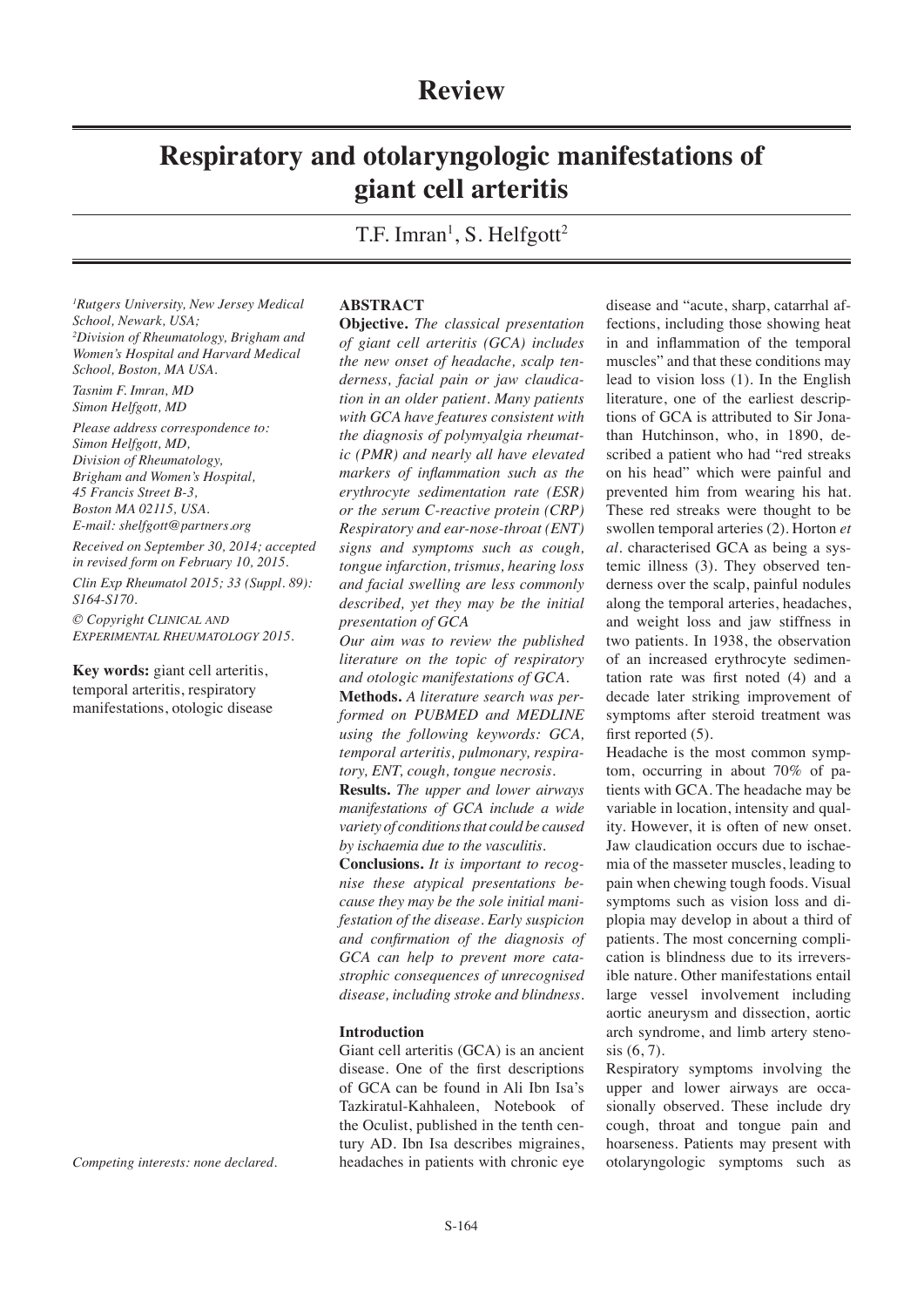#### **Respiratory manifestations of GCA / T.F. Imran et al. REVIEW**

tongue necrosis, dysphagia, and submandibular swelling. The presence of these symptoms may be overlooked in some patients, further delaying the diagnosis. Given the risk for permanent visual loss and other major morbidities, identifying the link between the respiratory tract, otolaryngologic manifestations and other more classical features of GCA can help to expedite the diagnosis and initiate appropriate therapy. Glucocorticoids are a highly effective therapy for GCA and should be initiated early and utilised for the shortest period of time, to avoid long-term adverse effects (8). This review is intended to increase clinicians' awareness of the less commonly seen respiratory and otolaryngologic symptoms of GCA.

#### **Methods**

A literature review using the PUB-MED and MEDLINE databases was performed with the following keywords: giant cell arteritis, temporal arteritis, pulmonary, respiratory, earnose-throat, cough, and tongue necrosis. Case reports, controlled studies, retrospective studies and review articles were included. Studies published in languages other than English were excluded. Table I lists these sources.

# **Clinical manifestations**

# *Orofacial manifestations*

Since GCA has a predilection for involvement of cranial arteries, it should not be surprising to observe orofacial signs and symptoms in some patients. These can be divided into two distinct groups: those that are associated with ischaemia and those that demonstrate features of localised inflammation. In the former category, one can observe temporal and scalp pain, jaw pain and complaints of claudication. Jaw claudication is elicited in about half of patients. Tongue or scalp necrosis has been rarely observed, yet GCA is the most common cause of tongue necrosis (9). It is often localised to small areas of the tongue mucosa due to an extensive collateral blood supply network in the tongue (10).

Some patients complain of dysphagia, which is due to involvement of the pharyngeal vessels (11). In the second

category, one may observe non-specific facial swelling (9, 12). In one prospective study of 345 patients with GCA, the frequency of facial oedema was 12% (13). Similarly, a chart and literature review of 260 patients with GCA found 37 cases (14%) of head and neck swelling that lasted at least one day (13). Head and neck swelling appeared to be a transient but heralding feature, preceding the development of GCA. The swelling mainly involved the orbital region, the lower part of the cheeks and maxillae. Periorbital pain has also been described as a presenting feature of GCA (14). Less commonly, oedema was noted in the lateral and anterior aspects of the neck, the tongue and the supraclavicular space. The swelling typically resolves following with therapy and in some patients it may spontaneously remit over time (13). Tongue pain may be tested by assessing for repetitive rapid protrusion of the tongue, which may produce pain, burning or fatigue (10). The tongue has a rich blood supply; thus necrosis is rare and indicates extensive vascular involvement. The presence of tongue necrosis portends a worse prognosis as these patients tend to be older and also have a higher incidence of vision loss. However, the nonspecific swelling may be mistaken for other diagnoses including sinusitis and angioedema.

As noted earlier, jaw claudication, is the most specific non-neurological sign of GCA and may be misdiagnosed as a temporomandibular joint disorder (15).However, trismus or reduction in jaw opening, is much less recognised. One retrospective analysis of 88 patients, noted six to have reduction in jaw opening. These patients had a more acute presentation with shorter time to diagnosis (average of four weeks versus twelve weeks), and there was a high correlation with eye involvement in about half of the patients (16).

Submandibular swelling has also been noted to be an initial manifestation of giant cell arteritis (14, 17, 18). Ruiz-Masera *et al.* reported a case of a 75 year-old woman who presented with a submandibular mass, ultimately requiring resection of the gland. The diagnosis of GCA was made following a review of the histopathology of the mass (17). Other less commonly reported symptoms include necrosis at the tip of the nose, lip necrosis, paresthesias felt over the chin, glossitis, and dental pain (19).

#### *Audiovestibular manifestations*

One of the earliest links of deafness with GCA was provided by Cook *et al.*, who described seven patients who developed unilateral, and subsequently bilateral deafness which improved spontaneously (20). A later study found that 5 out of 68 patients with GCA had bilateral sensorineural deafness, which did not improve after steroid therapy (21). Progressive hearing loss as an initial manifestation of GCA has also been reported in a handful of cases, with improvement of hearing loss noted in some patients (21). Whether or not the hearing loss is reversible and to what extent, may depend on how early the corticosteroid treatment is initiated. Audiovestibular manifestations may occur prior to other symptoms of GCA (22). Thus, early recognition of these signs is important since the treatment of this condition with corticosteroids may be quite different than the more watchful approach that is often used in the management of patients with these issues. In addition, missing the diagnosis of GCA and the opportunity to initiate appropriate therapy may lead to even more dire consequences.Thus, in a patient with PMR and new audiovestibular symptoms, the clinical suspicion of underlying GCA should be considered and higher doses of corticosteroids may need to be instituted (4).

Spontaneous ear pain has been described as an initial manifestation of GCA (23). In addition, a recent prospective study with 44 patients with GCA showed that audiovestibular dysfunction was significantly more common in patients with GCA than among age-matched controls (4). A patient was defined as having abnormal vestibular tests if any of these three findings were noted: spontaneous nystagmus, head-shaking nystagmus, or an abnormal caloric test. Using these criteria, audiovestibular manifestations such as hearing loss, tinnitus, vertigo, and diz-

S-165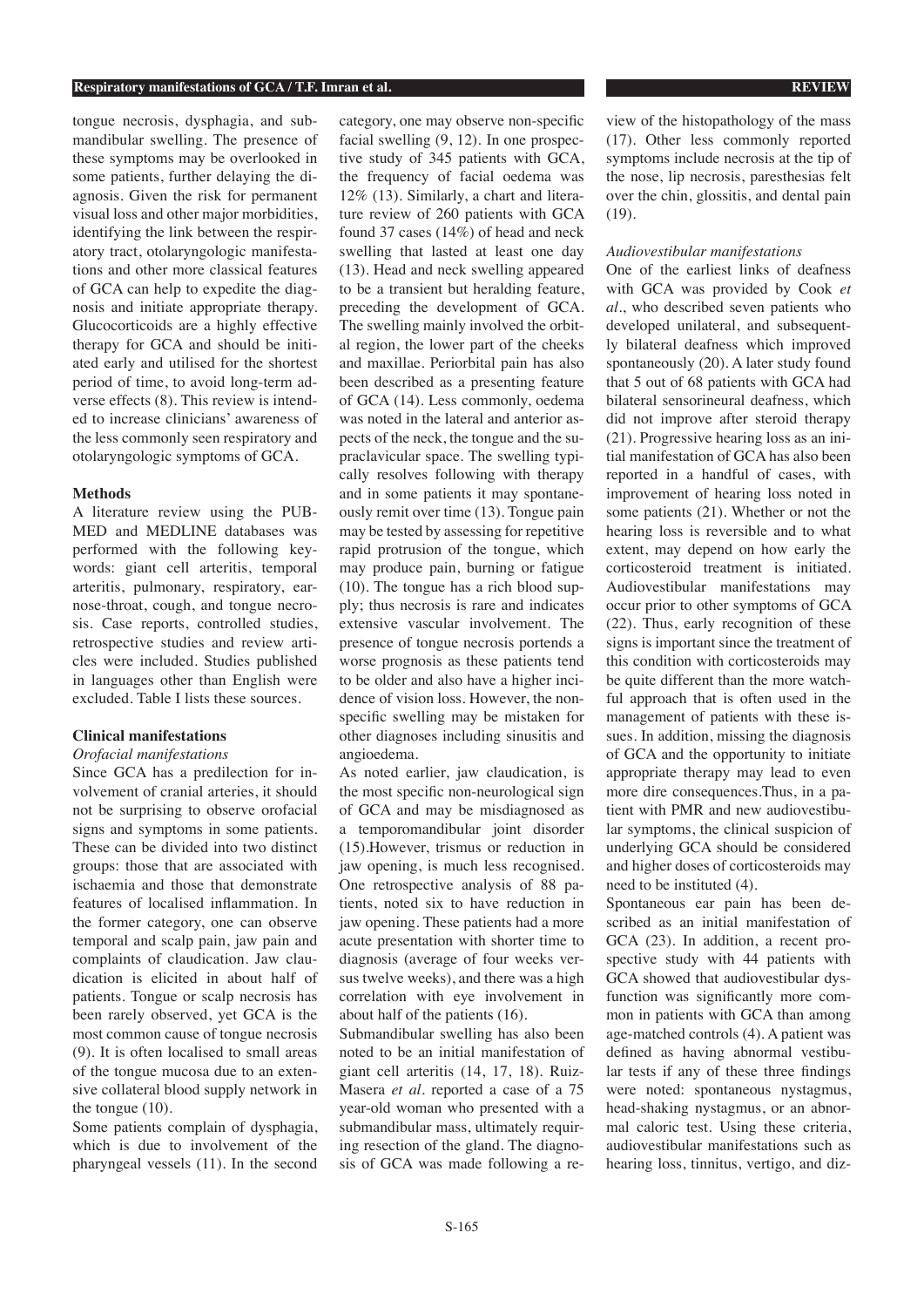# **Table I.** Patient characteristics, initial presentation and diagnosis.

| Author (Year)                         | Study type  | Study title                                                                                                                                                        | Patient characteristics                                          | Initial presentation                                                                                                                                                                                                                                                                           | Diagnostic methods / Outcome                                                                                                                                                                                                                                                |
|---------------------------------------|-------------|--------------------------------------------------------------------------------------------------------------------------------------------------------------------|------------------------------------------------------------------|------------------------------------------------------------------------------------------------------------------------------------------------------------------------------------------------------------------------------------------------------------------------------------------------|-----------------------------------------------------------------------------------------------------------------------------------------------------------------------------------------------------------------------------------------------------------------------------|
| Huston et al.<br>(1978)               |             | Retrospective Temporal arteritis: a<br>25 year epidemiologic,<br>clinical and pathologic<br>study                                                                  | -Mayo Clinic patients<br>Olmsted county, MN<br>1950-1974         | -Headache: 90%<br>-Tender temporal artery: 69%<br>-Jaw claudication: 67%<br>-Tongue claudication: 7%<br>-Absent temporal artery pulse: 40%<br>-Weight loss: 55%<br>-PMR: 48%                                                                                                                   | Either positive temporal artery biopsy or<br>-Classic manifestations of temporal<br>arteritis including ESR, and at least 4 of:<br>tender, swollen temporal artery, jaw<br>claudication, blindness, PMR and<br>response to corticosteroids                                  |
| Browne (1982) Case series             |             | Oral necrosis<br>Accompanying giant<br>cell arteritis                                                                                                              | -Patient 1: 69-year-old man;<br>-Patient 2: 89-year-old<br>woman | Patient 1: hypothermia, lip necrosis,<br>tongue necrosis, difficulty swallowing<br>Patient 2: grossly enlarged and<br>painful right arm and breast with<br>ecchymosis; aneurismal dilatation<br>of the aorta, painful and swollen<br>tongue one month later                                    | Patient 1: Temoral artery biopsy:<br>non-specific, Buccal biopsy showed<br>granulation tissue, elevated ESR<br>Patient 2: Clinical findings, elevated ESR                                                                                                                   |
| Cohen et al.<br>(1982)                | Case report | Facial swelling and<br>giant cell arteritis                                                                                                                        | -62-year-old white woman                                         | Severe facial swelling, glossitis,<br>odynophagia                                                                                                                                                                                                                                              | Temporal artery biopsy positive                                                                                                                                                                                                                                             |
| Francis et al.<br>(1982)              | Case report | Acute hearing loss<br>in GCA                                                                                                                                       | -59-year-old man                                                 | -Acute hearing loss: 48 hour history of<br>ear discomfort with increasing deafness<br>-4 weeks of temporal-occipital headache<br>- ESR: 102                                                                                                                                                    | -Biopsy negative<br>-Symptoms reversed with corticosteroid<br>therapy                                                                                                                                                                                                       |
| Pedersen et al. Case report<br>(1983) |             | Lingual infarction in<br>giant cell arteritis                                                                                                                      | -77-year-old woman                                               | -3 weeks of left tongue & jaw pain;<br>unable to speak or swallow<br>-6 months prior: muscular pains and<br>fatigue                                                                                                                                                                            | -Left temporal artery biopsy showed GCA<br>-Tongue biopsy showed ischaemic<br>infarction                                                                                                                                                                                    |
| Bradley et al.<br>(1984)              | Case report | Giant cell arteritis<br>with pulmonary<br>nodules                                                                                                                  | -59-year-old woman                                               | -Left arm, bilateral foot and ankle pain<br>for 6 months<br>-Hip stiffness worse in morning; PMR<br>symptoms; $ESR > 100$                                                                                                                                                                      | -Lung nodule biopsy showed giant cells<br>in granulomas<br>-Temporal artery biopsy positive<br>-Lung biopsy: diffuse granulomatous<br>inflammation and necrosis<br>-After a decrease in prednisone dose, the<br>patient developed lung lesions, chronic<br>productive cough |
| Coppeto (1984) Case report            |             | Spontaneous ear pain<br>as the initial presenting<br>manifestation of giant<br>cell arteritis                                                                      | -82-year-old woman                                               | -Left periauricular pain,<br>lightheadedness; episodes were<br>associated with chewing or talking<br>-Left ear-ache<br>-Weight loss over the past month<br>attributed to pain with swallowing                                                                                                  | Temporal artery biopsy positive                                                                                                                                                                                                                                             |
| Larson et al.<br>(1984)               | Case series | Respiratory tract<br>symptoms as a clue<br>giant cell arteritis<br>to                                                                                              | 16 patient cases                                                 | -Cough, sore throat, hoarseness<br>-Diffuse tenderness of the anterior neck<br>-4 to 9% of patients with GCA had<br>respiratory manifestations as initial<br>presentation<br>-Cough: most common, non-productive,<br>frequent, dry, sometimes preceded other<br>symptoms, sensation of choking | Temporal artery biopsy positive                                                                                                                                                                                                                                             |
| (1988)                                |             | Acritidis et al. Case-control Pulmonary function<br>of non-smoking patients<br>with giant cell arteritis<br>and/or PMR;<br>a controlled study                      | 26 non-smoking<br>patients with GCA<br>and 28 control patients   | -Normal lung function: GCA patients<br>31%, controls: 50%<br>-Isolated small airway disease: GCA<br>patients 46.2%, Controls: 50%<br>- Obstructive lung disease: 1 GCA patient<br>-Restrictive: 1 GCA patient<br>-Diffuse interstitial lung disease:<br>1 patient, controls: none              | -Diffuse interstitial lung disease and<br>restrictive lung disease were seen only<br>in patients with biopsy proven GCA:<br>may be related to underlying process                                                                                                            |
| (1988)                                |             | Machado et al. Retrospective Trends in incidence and Population of Olmsted<br>clinical presentation<br>of Temporal Arteritis<br>in Olmsted County,<br>MN 1950-1985 | County, MN                                                       | Respiratory symptoms occurred in:<br>-31% 1950-69<br>$-16\%$ 1970-79<br>$-26\%$ 1980-85<br>Facial pain occurred in:<br>-19% 1950-69<br>$-11\%$ 1970-79<br>$-13\%$ 1980-85                                                                                                                      | Temporal artery biopsy positive or<br>classic manifestation of GCA, including<br>elevated ESR and 4 of: tender, swollen<br>temporal artery or jaw claudication or<br>blindness or PMR or favorable response<br>to corticosteroids                                           |
| Sonnenblick<br><i>et al.</i> (1989)   | Review      | Non-classical organ<br>involvement in<br>temporal arteritis                                                                                                        | -Patients with respiratory<br>symptoms                           | -Respiratory tract symptoms: dry cough<br>-Direct lung involvement: diffuse<br>reticular pattern, visceral disseminated<br>form<br>-Involvement of large pulmonary arteries<br>-Auditory system: sensorineural hearing<br>loss                                                                 | Lung biopsies confirmed diagnosis                                                                                                                                                                                                                                           |

*Table I continues*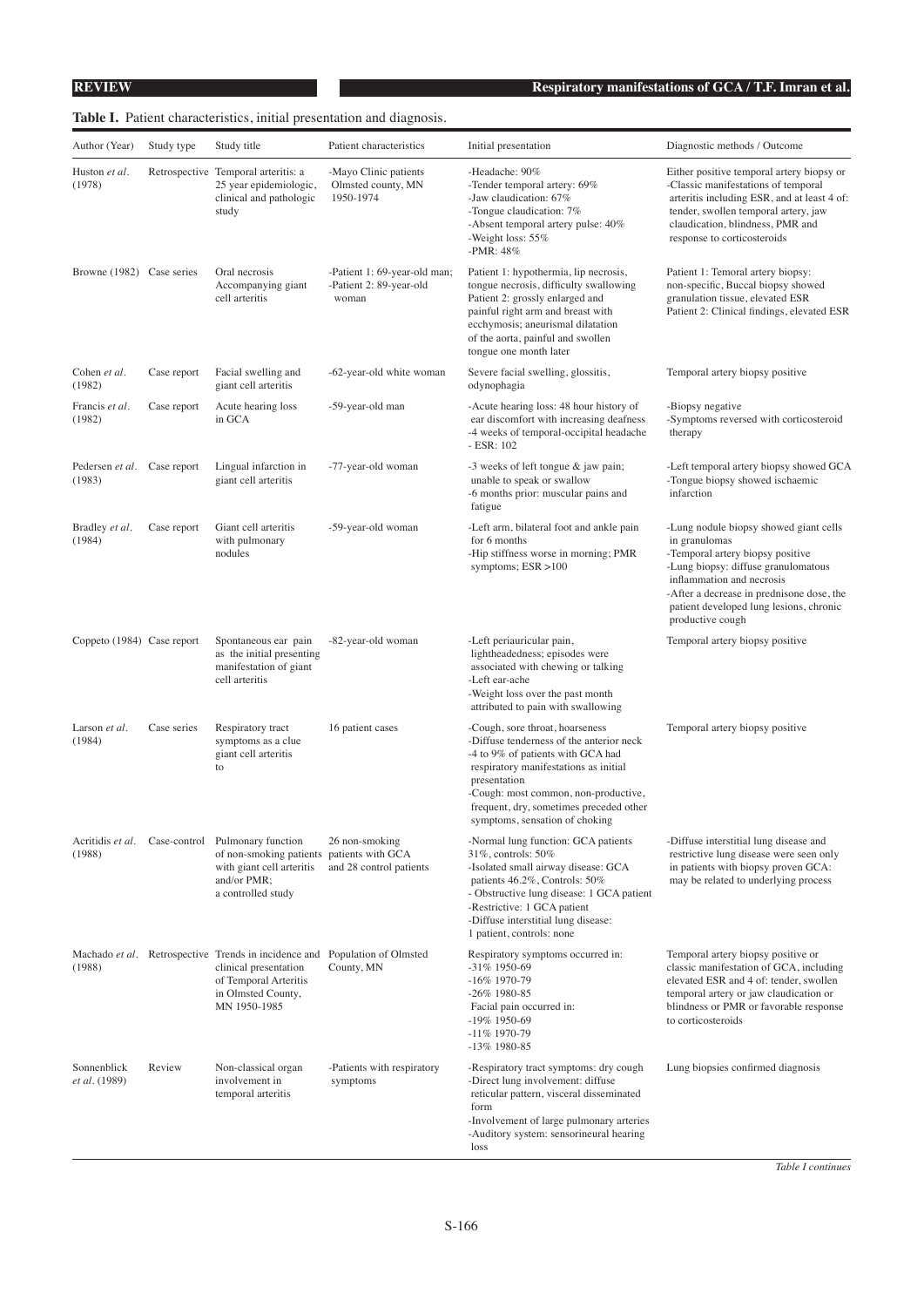# **Respiratory manifestations of GCA / T.F. Imran et al. REVIEW**

| Author (Year)                         | Study type  | Study title                                                                                                                  | Patient characteristics                                                                         | Initial presentation                                                                                                                                                                                                                                                                                                                                                                                   | Diagnostic methods / Outcome                                                                                                                  |
|---------------------------------------|-------------|------------------------------------------------------------------------------------------------------------------------------|-------------------------------------------------------------------------------------------------|--------------------------------------------------------------------------------------------------------------------------------------------------------------------------------------------------------------------------------------------------------------------------------------------------------------------------------------------------------------------------------------------------------|-----------------------------------------------------------------------------------------------------------------------------------------------|
| Ginzburg et al. Case report<br>(1992) |             | Lingual infarction: a<br>review of the literature                                                                            | -79-year-old woman                                                                              | -Tongue necrosis<br>-3 month history of right facial and<br>jaw pain<br>-Acute right ocular blindness<br>-1 month prior: fatigue, lethargy, tongue<br>swelling with inability to eat                                                                                                                                                                                                                   | -Patient refused biopsy<br>-Clinical diagnosis<br>-Improvement with glucocorticoid<br>therapy                                                 |
| Mangenelli<br>et al. (1992)           | Case report | Trismus and facial<br>swelling in a case of<br>temporal arteritis                                                            | -71-year-old woman<br>with euthyroid goiter                                                     | -Left temporal headache, fever, malaise,<br>anorexia<br>-3 weeks later: masseter spasm, painful<br>chewing<br>-Lower facial swelling<br>-One episode of amaurosis fugax                                                                                                                                                                                                                                | Biopsy of left temporal artery<br>-Oedema improved with 4-6 weeks of<br>steroid therapy                                                       |
| Romero et al.<br>(1992)               | Case series | Pleural Effusion as<br>manifestation of<br>temporal arteritis                                                                | -67-year-old woman<br>-71-year-old woman                                                        | Patient 1:<br>-3 month history of malaise, weight loss,<br>shoulder pain, frontoparietal headache,<br>jaw claudication, cough, scanty sputum,<br>and left pleuritic chest pain<br>-Pleural effusion: exudates with high protein<br>Patient 2:<br>-1 month history of temporal headache,<br>fatigue and jaw claudication<br>-Right pleuritic chest pain, productive cough<br>-Pleural effusion: exudate | -Temporal artery biopsy positive<br>-1 patient had pleural biopsy: atypical<br>mesothelial hyperplasia with<br>inflammatory cells             |
| Zenone et al.<br>(1994)               | Case report | Unusual manifestations Fever, dry cough,<br>of GCA: pulmonary<br>nodules, cough,<br>conjunctivitis & otitis<br>with deafness | dyspnea and chest pain                                                                          | -Bilateral conjunctivitis, otitis with hearing Temporal artery biopsy positive<br>loss, weight loss, rhinitis<br>$-ESR: 58$<br>-Headaches, muscle pain                                                                                                                                                                                                                                                 |                                                                                                                                               |
| Ruiz-Masera<br>et al. (1995)          | Case report | Submandibular<br>swelling as the first<br>manifestation of giant<br>cell arteritis                                           | -75-year-old woman                                                                              | -Right submandibular pain and difficulty<br>swallowing for several months                                                                                                                                                                                                                                                                                                                              | Submandibular mass histopathology<br>confirmed the diagnosis of GCA                                                                           |
| Ghanchi et al.<br>(1996)              | Case report | Facial swelling in giant<br>cell (temporal) arteritis                                                                        | 79-year-old Caucasian<br>woman with hypertension                                                | -Sudden, painless blurring of vision<br>-Shoulder pain, malaise, fatigue<br>-"Heavy" feeling on the affected side of<br>the face<br>-A month prior: swelling of face on left<br>and around left eye, pain with chewing                                                                                                                                                                                 | Confirmed later with left temporal<br>artery biopsy                                                                                           |
| Hellmann<br><i>et al.</i> (2002)      | Case report | Temporal Arteritis:<br>a cough, toothache<br>and tongue infarction                                                           | -79-year-old woman                                                                              | -Blindness in right eye<br>-1 month prior: fatigue, dry cough, then<br>toothache, burning sensation on left side<br>of tongue, weight loss; ESR: 115                                                                                                                                                                                                                                                   | Temporal artery biopsy positive                                                                                                               |
| Amor-Dorado<br><i>et al.</i> (2003)   | Prospective | Audiovestibular<br>manifestations in GCA                                                                                     | -44 patients with GCA<br>-10 patients with biopsy<br>negative, isolated PMR                     | -90% of GCA patients had abnormal<br>vestibular tests compared to patients<br>with isolated PMR                                                                                                                                                                                                                                                                                                        | Hearing loss, vestibular function<br>improved after 3 months of therapy in<br>some cases, and in almost all cases with 6<br>months of therapy |
| Forderreuther<br>et al. (2003)        | Case report | Giant cell arteritis<br>presenting as a<br>periorbital pain<br>syndrome and a<br>submandibular mass                          | -72-year-old woman                                                                              | -Intense, gnawing, constant pain around<br>left eye, mild lacrimation<br>-Two years later, the patient developed<br>a submandibular mass                                                                                                                                                                                                                                                               | Submandibular mass histopathology<br>-confimed GCA with transmural<br>inflammation                                                            |
| Gonzalez-Gay<br>et al. (2005)         |             | Retrospective GCA: Disease patterns<br>of clinical presentation<br>in a series of 240<br>patients                            | -Single hospital population<br>of Lugo, Spain, between<br>January 1, 1981, and June<br>15, 2004 | -Headache: 86.4%<br>-Severe ischaemic manifestations: 54.6%<br>- Abnormal temporal artery on exam and<br>anaemia may predict the risk of severe<br>ischaemic complications related to GCA                                                                                                                                                                                                              | Temporal artery biopsy positive                                                                                                               |
| Shmerling<br>et al. (2006)            | Case report | An 81 year-old woman<br>with temporal arteritis                                                                              | -81-year-old woman                                                                              | -Difficulty opening mouth<br>-Retro-orbital pain<br>-Lumps on head<br>-Upper URI symptoms before onset<br>of headache<br>-No fevers, chills<br>$-ESR: 46$<br>-Atypical headache                                                                                                                                                                                                                        | Temporal artery biopsy positive                                                                                                               |

*Table I continues*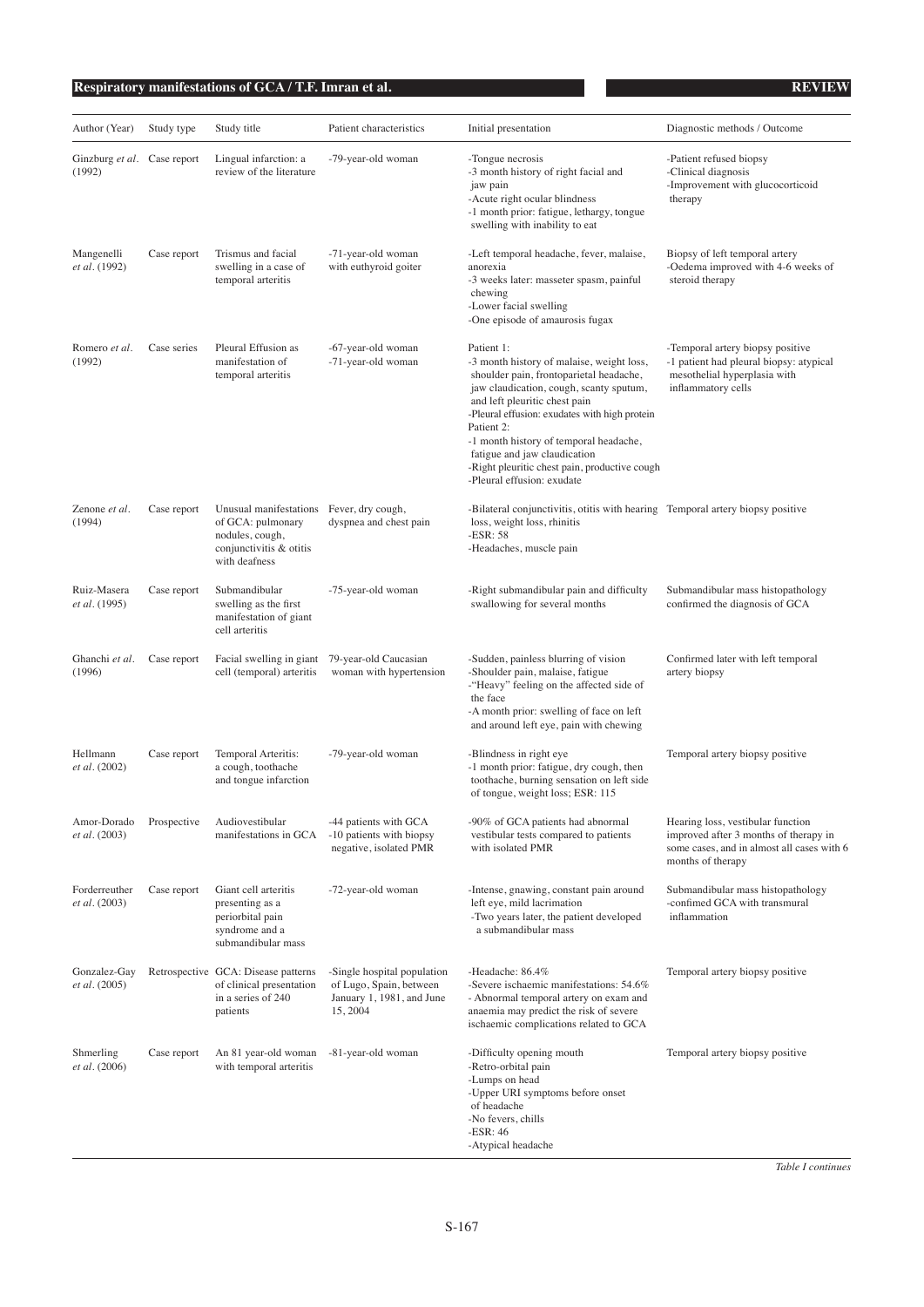| Author (Year)                      | Study type  | Study title                                                   | Patient characteristics                        | Initial presentation                                                                                                                                                                                                                                                                                                        | Diagnostic methods / Outcome                                                            |
|------------------------------------|-------------|---------------------------------------------------------------|------------------------------------------------|-----------------------------------------------------------------------------------------------------------------------------------------------------------------------------------------------------------------------------------------------------------------------------------------------------------------------------|-----------------------------------------------------------------------------------------|
| Manganelli<br>et al. (2006)        | Review      | Respiratory system<br>involvement in<br>systemic vasculitides | and small vessel vasculitides<br>are discussed | -Large-vessel, medium-vessel, Respiratory symptoms in GCA:<br>-Non-productive cough<br>-Sore throat<br>-Hoarseness<br>-Choking sensation<br>-Thoracic pain<br>Less common symptoms:<br>-Pleural effusion, interstitial lung disease<br>-Basal interstitial fibrosis in 16% of 217<br>patients<br>-Intra-alveolar hemorrhage |                                                                                         |
| Zimmermann<br><i>et al.</i> (2007) | Case report | Tongue infarction in<br><b>GCA</b>                            | -81-year old woman                             | -Tongue infarction, prodrome of<br>headache and PMR symptoms<br>-24 hour history of painful swollen<br>tongue and dysarthria<br>-Months of mild limb-girdle symptoms<br>-ESR: 69, CRP: 61                                                                                                                                   | Bilateral blind temporal artery biopsy<br>$(10 \text{ mm} \& 25 \text{ mm})$ : negative |
| Zadik et al.<br>(2011)             | Case report | A 78-year-old woman<br>with bilateral tongue<br>necrosis      | -78-year-old woman                             | -Tongue pain<br>-Pain of right side of head, neck, face<br>and shoulder worse while eating<br>-Fatigue, visual blurring over 2 months,<br>weight loss<br>-ESR: 69, CRP: 6.1                                                                                                                                                 | Duplex sonography: occlusion of left<br>artery, compatible with GCA                     |

ziness were present in about two thirds of patients with GCA. Hearing loss was noted in 27% of patients. About 30% of patients had persistent head-shaking nystagmus that did not resolve after three months of corticosteroid treatment (4). However, vestibular symptoms generally improved after three months of treatment with steroids and some patients may actually compensate over time without any treatment.

#### *Respiratory manifestations*

Respiratory symptoms have been reported in up to one third of GCA patients seen at the Mayo Clinic (24). Rarely, the respiratory symptoms may be the initial form of presentation (25).

#### *• Chronic cough or sore throat*

A dry non-productive, persistent cough is the most common respiratory manifestation in GCA. It usually improves with steroid treatment (26). It may be associated with fever, and in rare cases may be the initial manifestation of the disease (27, 28). Some patients may have concomitant symptoms such as headache and PMR but may not voluntarily report these symptoms (19). Thus, it is vital to obtain a thorough review of systems to determine the likelihood of GCA as a cause.

# *• Imaging of pulmonary involvement* The mechanisms of pulmonary involve-

ment in GCA have not been clearly elucidated, and may be related to a primary vasculitis of small and medium-sized vessels (26). Pulmonary symptoms may precede other manifestations of GCA, and thus an evaluation for underlying GCA should be done in an elderly patient who may not have the typical features of GCA and PMR.

Direct involvement of the lung has been reported in a few cases of GCA. Chest radiographs may demonstrate either a diffuse reticular pattern or multiple nodules (29). Patients promptly improve with corticosteroid treatment, but in one study, the pulmonary abnormalities relapsed when corticosteroids were tapered (30). Intra-alveolar haemorrhage that was responsive to treatment was reported in one case of GCA (31). Later reports have observed basal interstitial fibrosis, pleural effusion, interstitial infiltrates and nodules. For example, a case series detected interstitial fibrosis on chest radiographs in one sixth of 217 patients (26). The lung histopathology has shown a vasculitis of pulmonary arteries with giant cells along with interstitial, bronchial and sometimes peri-bronchial granulomas. Bronchoalveolar lavage in three GCA patients with respiratory symptoms revealed a T-lymphocyte alveolitis with a CD4+ predominance (26). Romero described two patients diagnosed with GCA who presented with exudative

pleural effusions with a high protein content and a predominance of polymorphonuclear cells. However, the pleural biopsy and the cytology studies of the effusion yielded non-specific findings (32).

### **Discussion**

GCA is an inflammatory disease affecting large and medium-sized vessels that is characterised by medial and adventitial inflammation with giant cells, leading to the destruction of the elastic laminae (33). Although the precise etiology is not known, it has been proposed that GCA is T cell dependent and an antigen driven process (26). Though most of the literature on GCA has focused on the visual complications, GCA encompasses a wider spectrum of clinical features, including respiratory and otolaryngologic manifestations, which are less commonly reported but may be equally serious. Table I summarises the features of the otolaryngologic, audiovestibular and pulmonary involvement noted in prospective and retrospective studies, case series and case reports. When patients present with involvement of one of these organs, a high index of suspicion for GCA is required, since any delay can result in detrimental outcomes. The head and neck swelling presenta-

tion, and jaw claudication symptoms may all be explained by involvement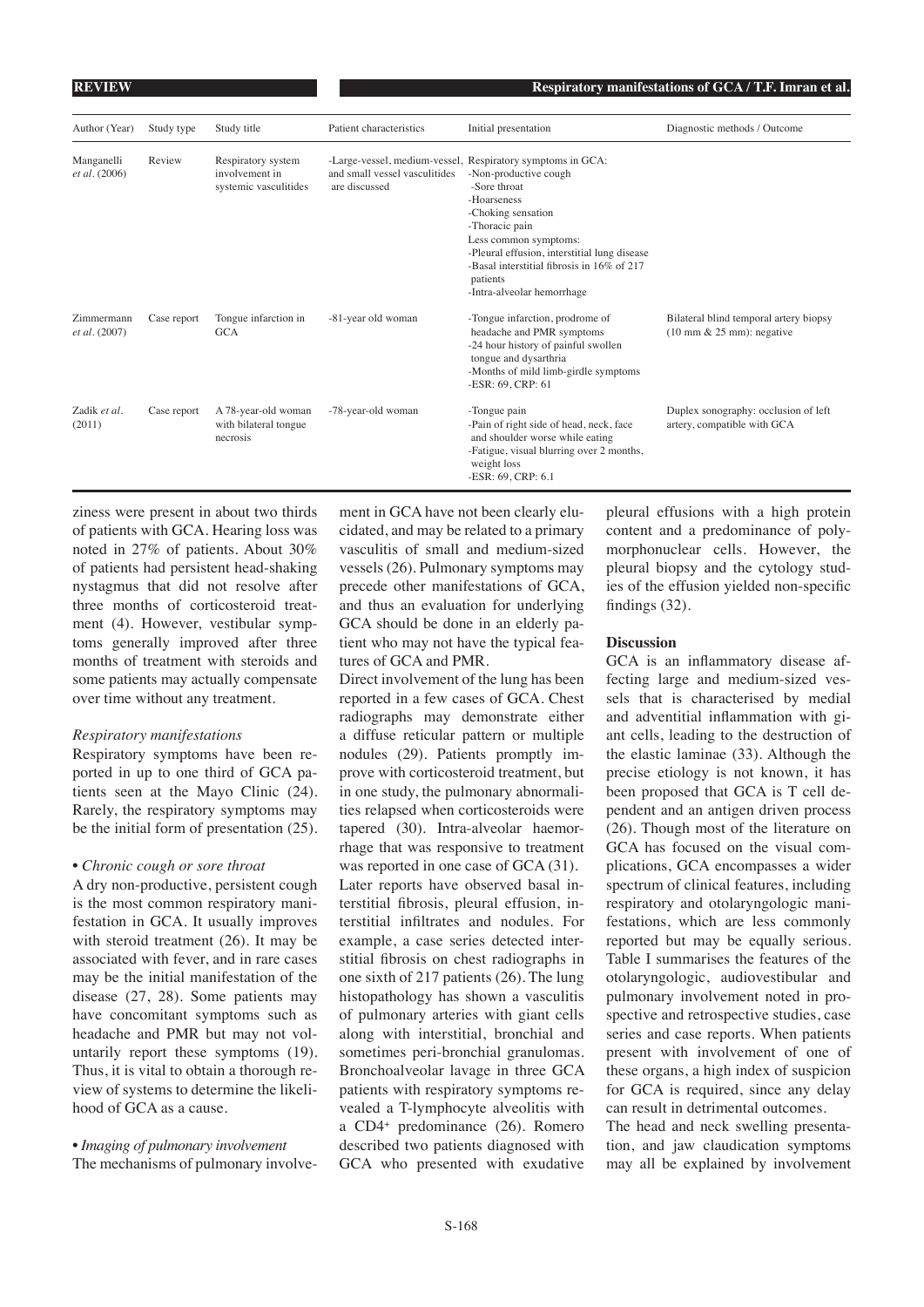#### **Respiratory manifestations of GCA / T.F. Imran et al. REVIEW**

of the external carotid artery system. In contrast, since the tongue has a rich blood supply and collateral circulation with the lingual, facial, pharyngeal, and palatine arteries, tongue necrosis may be localised to small areas of the tongue mucosa (10). In addition some patients with GCA may also have show features of a peripheral facial paresis, audiovestibular symptoms and dysphagia (4).

The exact mechanism(s) of audiovestibular dysfunction in GCA remain to be elucidated. However, it is likely that ischaemic complications of the vasculitis, and inflammatory involvement of the vertebrobasilar arteries or the terminal branches of the cochleovestibular vasculature are responsible (34).Auditory and vestibular functional areas are supplied primarily by the labyrinthine artery, which branches off of the anterior inferior cerebellar artery (34).

The most common respiratory manifestation of GCA is cough. Its precise etiology is not known. It is thought that cough receptors that are distributed throughout the airways, diaphragm and esophagus may play a role in this manifestation as they become irritated by inflammation of blood vessels. In addition, cough receptors that lie outside the respiratory tract may also be stimulated by the external auditory canals, eardrums, nose, and sinuses (26). In some patients, the disease itself may incite hyper-reactivity of the airways, leading to cough. As an example, arteritis of the bronchial mucosa has also been demonstrated (29). The hoarseness, sore throat, choking sensation, and tenderness of the cervical structures that may occur concurrently with cough may be due to ischaemia or inflammation in the arteries supplying the laryngeal and pharyngeal structures (26). Moreover, GCA can involve the main pulmonary arteries in addition to large and medium pulmonary elastic arteries. In some cases, there may be an overlap in symptoms of GCA with granulamatosis with polyangiitis (GPA) or other ANCA positive vasculitidies.

#### **Conclusion**

Though uncommon, patients with GCA may present with respiratory, audiovestibular, or otolaryngologic symptoms,

which may or may not accompany other characteristic symptoms of GCA. Patients are often misdiagnosed with other conditions. The astute clinician should be keenly aware of these features, as timing is critical in establishing the diagnosis of GCA to prevent serious complications such as blindness and stroke. A better understanding of the respiratory and otolaryngologic features of GCA may provide clinicians with a better understanding of the myriad presentations of GCA.

#### **References**

- 1. ALI IBN ISA, WOOD CA: Memorandum book of a tenth-century oculist for the use of modern ophthalmologists; a translation of the Tadhkirat of Ali ibn Isa of Baghdad (cir. 940-1010 AD), the most complete practical and original of all the early textbooks on the eye and its diseases. Chicago Northwestern University: 1936.
- 2. HUTCHINSON J: Diseases of the arteries. On a peculiar form of thrombotic arteritis of the aged which is sometimes productive of gangrene. *Arch Surg* (London) 1890; 1: 323-9.
- 3. HORTON BT, MAGATH TB, BROWN GE: An undescribed form of arteritis of the temporal vessels. *Mayo Clin Proc* 1932; 7: 700-1.
- 4. AMOR-DORADO JC, LLORCA J *et al.*: Audiovestibular manifestations in giant cell arteritis: a prospective study. *Medicine* (Baltimore) 2003; 82: 13-26.
- 5. SHICK RM, BAGGENSTOSS AH, FULLER BF, POLLEY HF: Effects of cortisone and ACTH on periarteritis nodosa and cranial arteritis. *Mayo Clin Proc* 1950; 25: 492-4.
- 6. MUTATORE F, PAZZOLA G, PIPITONE N, BOIARDI L, SALVARANI C: Large-vessel involvement in giant cell arteritis and polymyalgia rheumatica. *Clin Exp Rheumatol* 2014; 32 (Suppl. 82): S106-11.
- 7. ROSSA D, CIOFFI E, ELEFANTE E *et al.*: Systemic vasculitis: an annual critical digest of the most recent literature. *Clin Exp Rheumatol* 2014; 32 (Suppl. 82): S98-105.
- 8. MUTATORE F, PIPITONE N, HUNDER GG, SALVARANI C: Discontinuation of therapies in polymyalgia rheumatica and giant cell arteritis. *Clin Exp Rheumatol* 2013; 31 (Suppl. 78): S86-92.
- 9. ZADIK Y, FINDLER M *et al.*: A 78-year-old woman with bilateral tongue necrosis. *Oral Surg Oral Med Oral Pathol Oral Radiol Endod* 2011; 111: 15-9.
- 10. GINZBURG E, EVANS WE *et al.*: Lingual infarction: a review of the literature. *Ann Vasc Surg* 1992; 6: 450-2.
- 11. SOFFERMAN RA: Lingual infarction in cranial arteritis. *JAMA* 1980; 243: 2422-3.
- 12. PARASKEVAS KI, BOUMPAS DT *et al.*: Oral and ocular/orbital manifestations of temporal arteritis: a disease with deceptive clinical symptoms and devastating consequences. *Clin Rheumatol* 2007; 26: 1044-8.
- 13. LIOZON E, OUATTARA *et al.*: Head-and-neck swelling: an under-recognized feature of giant cell arteritis. A report of 37 patients. *Clin*

*Exp Rheumatol* 2006; 24 (Suppl. 41): S20-5.

- 14. FORDERREUTHER S, IHRLER S, KUCHLE CC: Giant cell arteritis presenting as a periorbital pain syndrome and a submandibular mass. *Cephalalgia* 2003; 23: 314-7.
- 15. SMETANA GW, SHMERLING RH: Does this patient have temporal arteritis? *JAMA* 2002: 287: 92-101.
- 16. NIR-PAZ R, GROSS A *et al.*: Reduction of jaw opening (trismus) in giant cell arteritis. *Ann Rheum Dis* 2002; 61 832-3.
- 17. RUIZ-MASERA JJ, ALAMILLOS-GRANADOS FJ, DEAN-FERRER A *et al.*: Submandibular swelling as the first manifestation of giant cell arteritis. Report of a case. *J Craniomaxillofac Surg* 1995; 23: 119-21.
- 18. PORTER MJ: Temporal arteritis presenting as a submandibular swelling. *J Laryngol Otol* 1990; 104: 819-20.
- 19. HELLMANN DB: Temporal arteritis: a cough, toothache, and tongue infarction. *JAMA* 2002; 287: 2996-3000.
- 20. COOKE WT, CLOAKE PCP, GOVAN ADT, CLOCK JC: Temporal arteritis: a generalized vascular disease. *Q J Med* 1946; 15: 47-62.
- 21. FRANCIS DA, BODDIE HG: Acute hearing loss in giant cell arteritis. *Postgrad Med J* 1982; 58: 357-8.
- 22. HAUSCH RC, HARRINGTON T: Temporal arteritis and sensorineural hearing loss. *Semin Arthritis Rheum* 1998; 28: 206-9.
- 23. COPPETO JR: Spontaneous ear pain as the initial presenting manifestation of giant cell arteritis. J *Neurol Neurosurg Psychiatry* 1984; 47: 1059.
- 24. MACHADO EB, MICHET CJ *et al.*: Trends in incidence and clinical presentation of temporal arteritis in Olmsted County, Minnesota, 1950-1985. *Arthritis Rheum* 1988; 31: 745-9.
- 25. LARSON TS, HALL S *et al.*: Respiratory tract symptoms as a clue to giant cell arteritis. *Ann Intern Med* 1984; 101: 594-7.
- 26. MANGANELLI P, FIETTA P *et al.*: Respiratory system involvement in systemic vasculitides. *Clin Exp Rheumatol* 2006; 24 (Suppl. 41): S48-59.
- 27. CUNHA BA, PARCHURI S *et al.*: Fever of unknown origin: temporal arteritis presenting with persistent cough and elevated serum ferritin levels. *Heart Lung* 2006; 35: 112-6.
- 28. LIM KH, LIAM CK *et al.*: Giant cell arteritis presenting as chronic cough and prolonged fever. *Respirology* 1999; 4: 299-301.
- 29. KARAM GH, FULMER JD: Giant cell arteritis presenting as interstitial lung disease. *Chest*  $1982 \cdot 82 \cdot 781 - 4$
- 30. ZENONE T, SOUQUET PJ, BOHAS C, DURAND VD, BERNARD JP: Unusual manifestations of giant cell arteritis: pulmonary nodules, cough, conjunctivitis, and otitis with deafness. *Eur Respir J* 1994; 7: 2252-4.
- 31. HUONG DLE T, ANDREU MR *et al.*: Intraalveolar haemorrhage in temporal arteritis. *Ann Rheum Dis* 2003; 62: 189-90.
- 32. ROMERO S, VELA P, PADILLA I, ROSAS J, MARTIN C, ARANDA I: Pleural effusion as manifestation of temporal arteritis. *Thorax* 1992; 47: 398-9.
- 33. KAWASAKI A, PURVIN V: Giant cell arteritis: an updated review. *Acta Ophthalmol* 2009; 87: 13-32.
- 34. GUR H, EHRENFELD M *et al.*: Pleural effusion